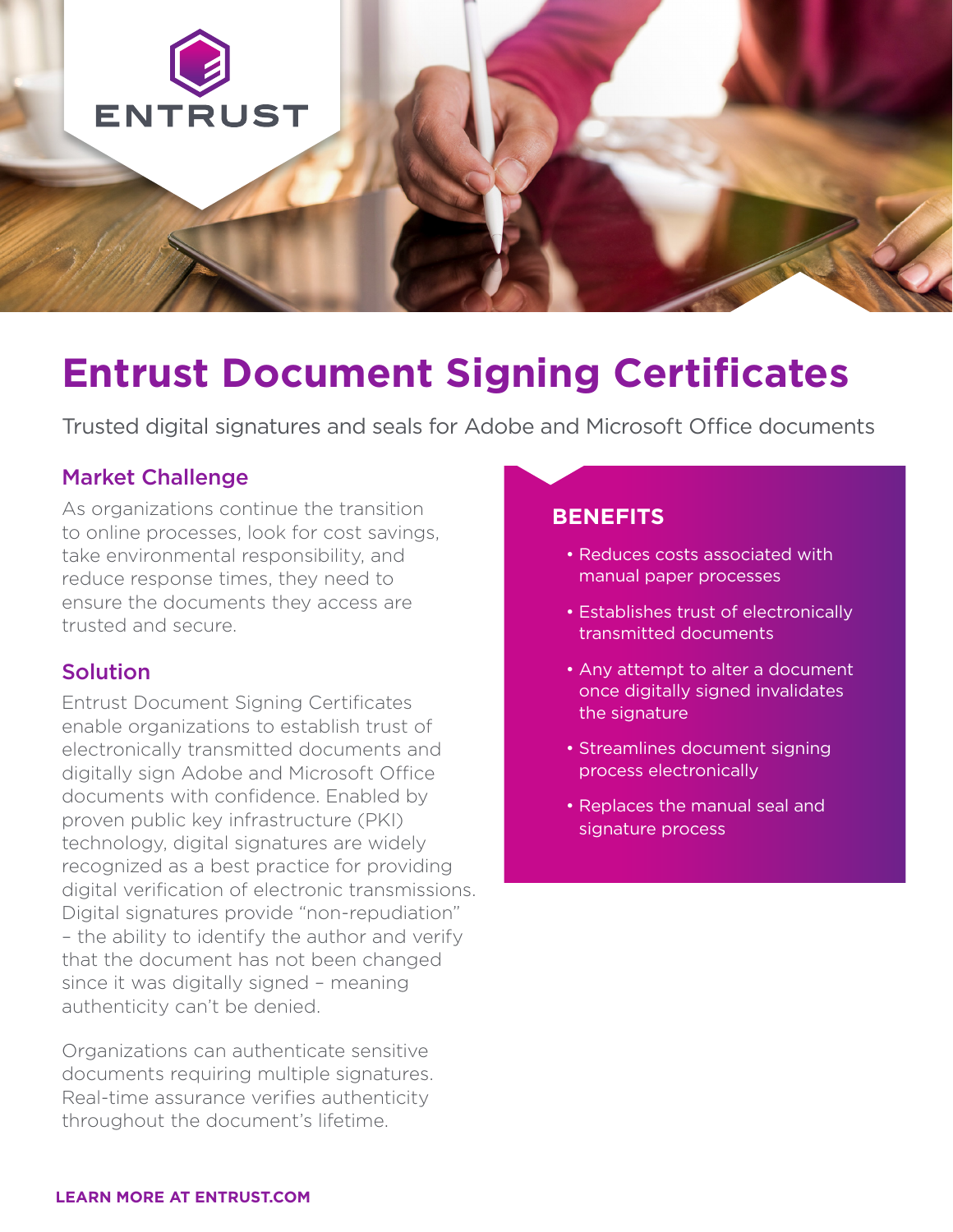# Entrust Document Signing Certificates at a glance

Our document signing certificates are available for individuals, groups, and enterprises, with terms of up to three years and many options for unlimited signatures.

# **Key features include:**

- Real-time assurance
- Visual trust indicators
- Sign by group or individual
- Automatic or manual signing
- On-demand face-to-face verification
- Expiration notification
- Verification by a trusted certification authority

# Features



#### **On-demand face-to-face verification.**

No need to plan or schedule – the process takes only five minutes.



**Timestamping.** Indicates exactly when the document was signed, helping to determine signature validity and author identity.



**Multiple signature workflow.** Multiple signatures can be verified while maintaining document authentication across various locations.



**Broad compatibility.** Works with Adobe Acrobat, Adobe LiveCycle, Adobe Reader, and Microsoft Office.



### **Flexible subscription plans.**  Available in 1-, 2-, or 3-year subscription terms.



**Certificate delivery.** Easily managed with a FIPS-validated USB token (included with individual or group certificates) or with a hardware security module (sold separately).



#### **SHA-2 Signing and 2048-Bit encryption.**

Adheres to the latest security and browser compliance.

#### **LEARN MORE AT ENTRUST.COM**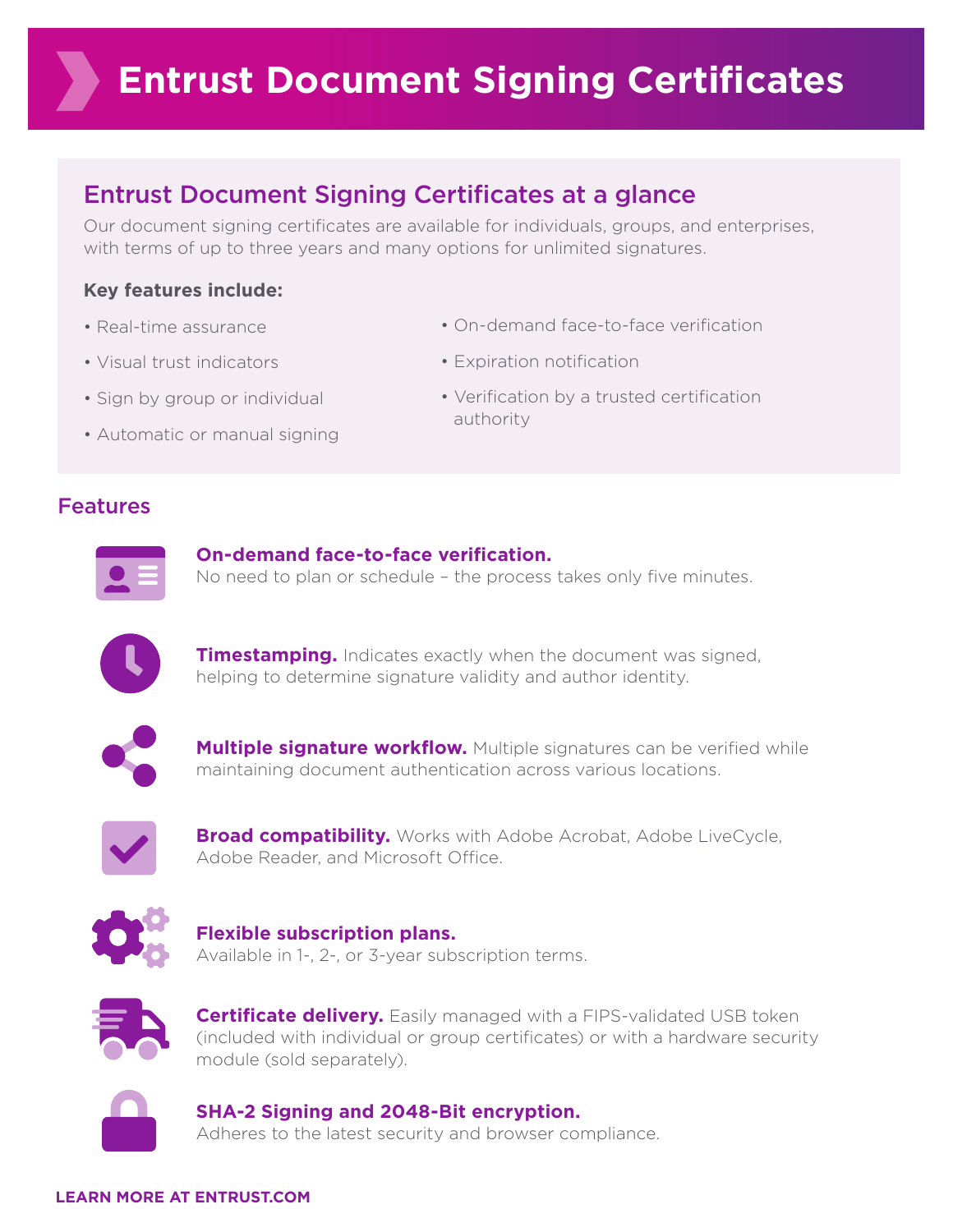# On-demand face-to-face verification for document signing

You can complete individual and organizational face-to-face identity authentication and verification on-demand. No need to plan for or schedule the video call.

When you're ready to complete the verification process, gather the required documents and click the link provided in the email from any device that has internet access, a camera, and a microphone.

# Automatic or manual signing

Entrust Document Signing Certificates are available for automatic or manual signing. The automatic option is intended for signing groups of documents in bulk with applications. The manual signing option is for users who typically sign only one document at a time.

# The legality of digital signatures

Entrust Document Signing Certificates can secure legally binding documents. The legality of digital signatures varies based on jurisdiction. Our signing certificates support:

• U.S. Federal ESIGN Act

• US-EU Safe Harbor Framework

• HIPAA

• Many other international laws

• PCI DSS

# Security seals

Visual indicators assure recipient in real-time that the document is authentic and has not been tampered with during transmission.



### **LEARN MORE AT ENTRUST.COM**